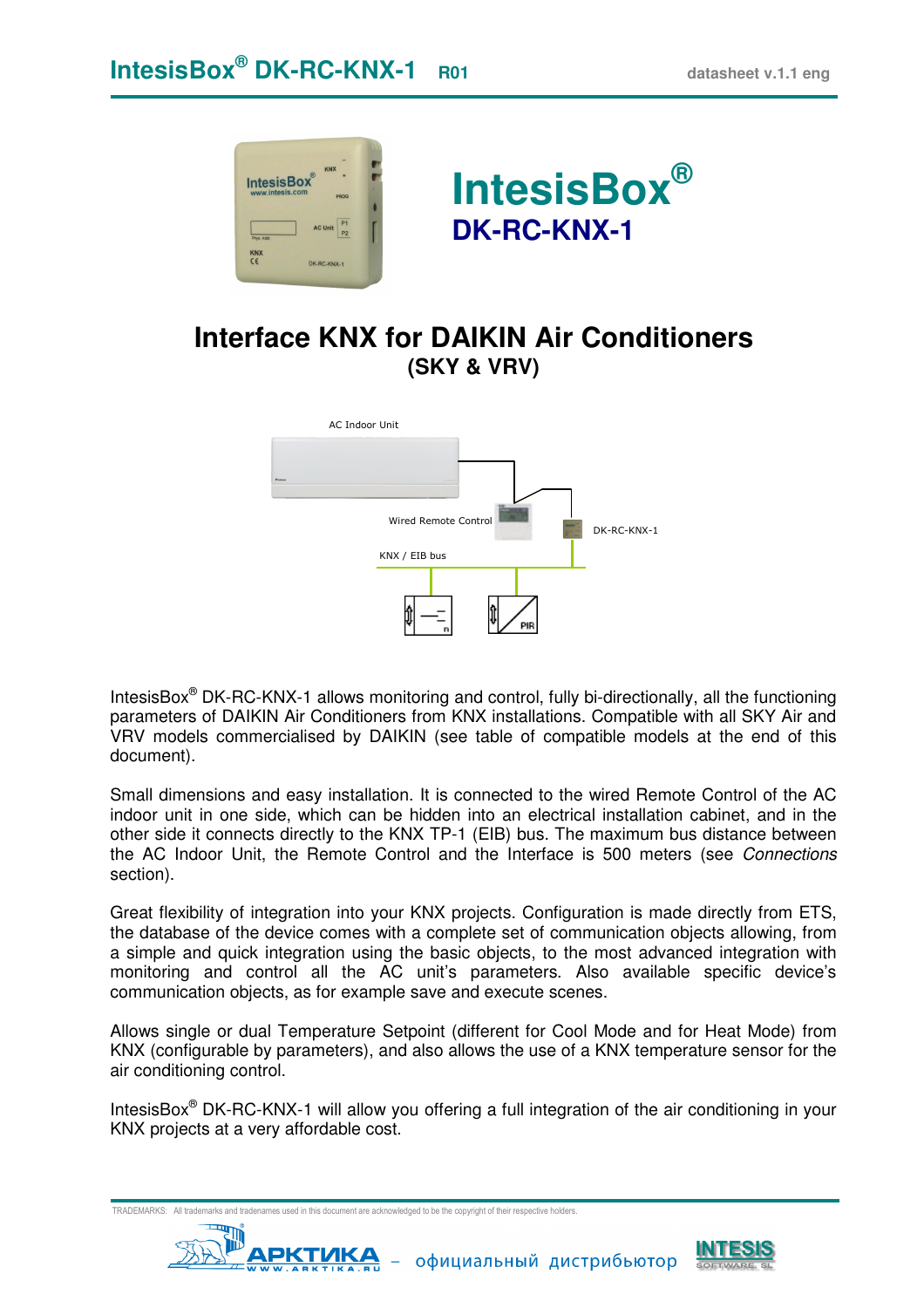## **Communication objects**

The ETS database of the device comes with multiple communication objects allowing great flexibility of integration.

| 器 ETS3 - [Topología en DK-RC-KNX-1]                                                                                                                                                                                                                                                                                                                                                                                                                                                                                                                                                                                                                                                                                                                                                                                                                                                                                                                                                                                                                                                                                                                                                                                                                                                                                                                                                                                                                                                                                                                                                                                                                                                 |
|-------------------------------------------------------------------------------------------------------------------------------------------------------------------------------------------------------------------------------------------------------------------------------------------------------------------------------------------------------------------------------------------------------------------------------------------------------------------------------------------------------------------------------------------------------------------------------------------------------------------------------------------------------------------------------------------------------------------------------------------------------------------------------------------------------------------------------------------------------------------------------------------------------------------------------------------------------------------------------------------------------------------------------------------------------------------------------------------------------------------------------------------------------------------------------------------------------------------------------------------------------------------------------------------------------------------------------------------------------------------------------------------------------------------------------------------------------------------------------------------------------------------------------------------------------------------------------------------------------------------------------------------------------------------------------------|
| Archivo Edición Ver Programación Diagnósticos Extras Ventana Ayuda                                                                                                                                                                                                                                                                                                                                                                                                                                                                                                                                                                                                                                                                                                                                                                                                                                                                                                                                                                                                                                                                                                                                                                                                                                                                                                                                                                                                                                                                                                                                                                                                                  |
| <b>D 2 - Q - X 2 - 2 - 7 0 % d 图 图 D</b><br>a<br>44                                                                                                                                                                                                                                                                                                                                                                                                                                                                                                                                                                                                                                                                                                                                                                                                                                                                                                                                                                                                                                                                                                                                                                                                                                                                                                                                                                                                                                                                                                                                                                                                                                 |
| DK-RC-KNX-1<br>E <b>I</b> New Area<br>$\Box$ $\Box$ 1.1 New Line<br>$\Box$ 1.1.1 Interfaz DK RC<br>$ \Box$ 0: On/Off [1bit] - 1=On; 0= Off<br>- 國 1: Modo [1byte] - 0=Auto, 1=Cal, 2=5ec, 3=Fr, 4=Vent<br>그 2: Texto de Modo [14byte] - Maximo: 14 caracteres<br>3: Modo Auto [1bit] - 1= Modo Auto Activo<br>4: Modo Calor [1bit] - 1= Modo Calor Activo<br>5: Modo Seco [1bit] - 1= Modo Seco Activo<br>6: Modo Frio [1bit] - 1 = Modo Frio Activo<br>그리 7: Modo Ventilador [1bit] - 1= Modo Ventilador Activo<br>11: Temp, Consigna [+/-] [1bit] - 0=Mas, 1=Menos<br>14: Ventilador [1byte] - 0=Aut, 1=Bajo, 2-4=Med1-3, 5=Alt<br>15: Texto de Ventilador [14byte] - Maximo: 14 caracteres<br>16: Velocidad Ventilador [+/-][1bit] - 0=Mas, 1=Menos<br>17: Ventilador Auto [1bit] - 1= Ventilador en Auto<br>18: Ventilador Lento [1bit] - 1= Ventilador Lento<br>19: Ventilador Med1 [1bit] - 1= Ventilador en Med1<br>그리 20: Ventilador Med2 [1bit] - 1= Ventilador en Med2<br>21: Ventilador Med3 [1bit] - 1= Ventilador en Med3<br>22: Ventilador Rapido [1bit] - 1= Ventilador Rapido<br>23: Swing [1byte] - 0=Off, 1=Arr/Ab, 2=De/Iz, 3=Ambos<br>24: Texto de Swing [14byte] - Maximo: 14 caracteres<br>그 25: Swing Arriba/Abajo [1bit] - 1=Arriba/Abajo<br>26: Swing Derecha/Izquierda [1bit] - 1=Derecha/Izquierda<br>27: Error [1bit] - 1= Error en la Unidad AA<br>28: Codigo de Error [2byte] - Codigo de Error de Unidad AA<br>29: Ventana [1bit] - 1=Cerrada, 0= Abierta<br>30: Habilitacion Dispositivo [1bit] - 1=Habilitado, 0=Deshabilitado<br>31: Habilitacion Control Remoto [1bit] - 1=Habilitado, 0=Deshabilitado<br>32: Contador de Tiempo [2byte] - Horas |

| Function                                         | Object Type                    | R            | W             |
|--------------------------------------------------|--------------------------------|--------------|---------------|
| On/Off                                           | 1 Bit                          | $\checkmark$ | ✓             |
| Ambient                                          | 2 Bytes                        |              |               |
| Temperature                                      |                                |              |               |
| <b>Virtual Ambient</b>                           | 2 Bytes                        |              |               |
| Temperature                                      |                                |              |               |
| Temperature<br>Setpoint <sup>2</sup>             | 2 Bytes                        |              |               |
| <b>Operation Mode</b>                            | 1 Byte                         |              |               |
|                                                  | 1 Bit                          | くく           |               |
|                                                  | Text <sup>3</sup>              |              |               |
|                                                  | 1 Bit (Heat/Cool) <sup>4</sup> |              |               |
| Fan Speed                                        | 1 Byte                         |              | $\frac{1}{2}$ |
|                                                  | 1 Bit                          |              |               |
|                                                  | Text <sup>3</sup>              | くく           |               |
| Swing                                            | 1 Byte                         |              |               |
|                                                  | 1 Bit                          | フィイ          |               |
|                                                  | Text $^3$                      |              |               |
| Error in AC Unit                                 | 1 Bit                          | ✓            |               |
| <b>Error Code</b>                                | 2 Bytes                        | ✓            |               |
| Save/Execute                                     | 1 Byte                         |              |               |
| Scene <sup>5</sup>                               | 1 Bit                          |              |               |
| 5<br><b>Current Scene</b>                        | 1 Byte                         |              |               |
| <b>Device Enable</b>                             | 1 Bit                          |              | ✓             |
| <b>AC Unit's Remote</b><br><b>Control Enable</b> | 1 Bit                          |              |               |
| <b>Running Hours</b>                             | 2 Bytes                        | ✓            | $\checkmark$  |
| <b>Window Contact</b>                            | 1 Bit                          |              |               |
| Presence <sup>6</sup>                            | 1 Bit                          |              |               |

TRADEMARKS: All trademarks and tradenames used in this document are acknowledged to be the copyright of their respective holders.





 1 Only in case of "Virtual Temperature", to use a KNX temperature sensor for the air conditioning control.

<sup>&</sup>lt;sup>2</sup> Single or Dual (different setpoint for Cool Mode and for Heat Mode), configurable by parameters.

 $3$  String-type object (14 characters), the text is configurable in device's parameters.

<sup>&</sup>lt;sup>4</sup> Specific bit-type object to force operating mode to Heat or to Cool.

 $^5$  Up to 5 scenes can be saved and executed. A scene is a desired set for: Operation Mode, Temperature Setpoint, Fan Speed, and Swing.

<sup>&</sup>lt;sup>6</sup> For energy saving. Bit-type object to change the settings of the AC unit according to the occupancy of the room signalled by a presence detector, by parameters it can be configured to automatically switch ON/OFF the unit or to reduce the temperature setpoint in 1, 2 , 3 or 4 degrees.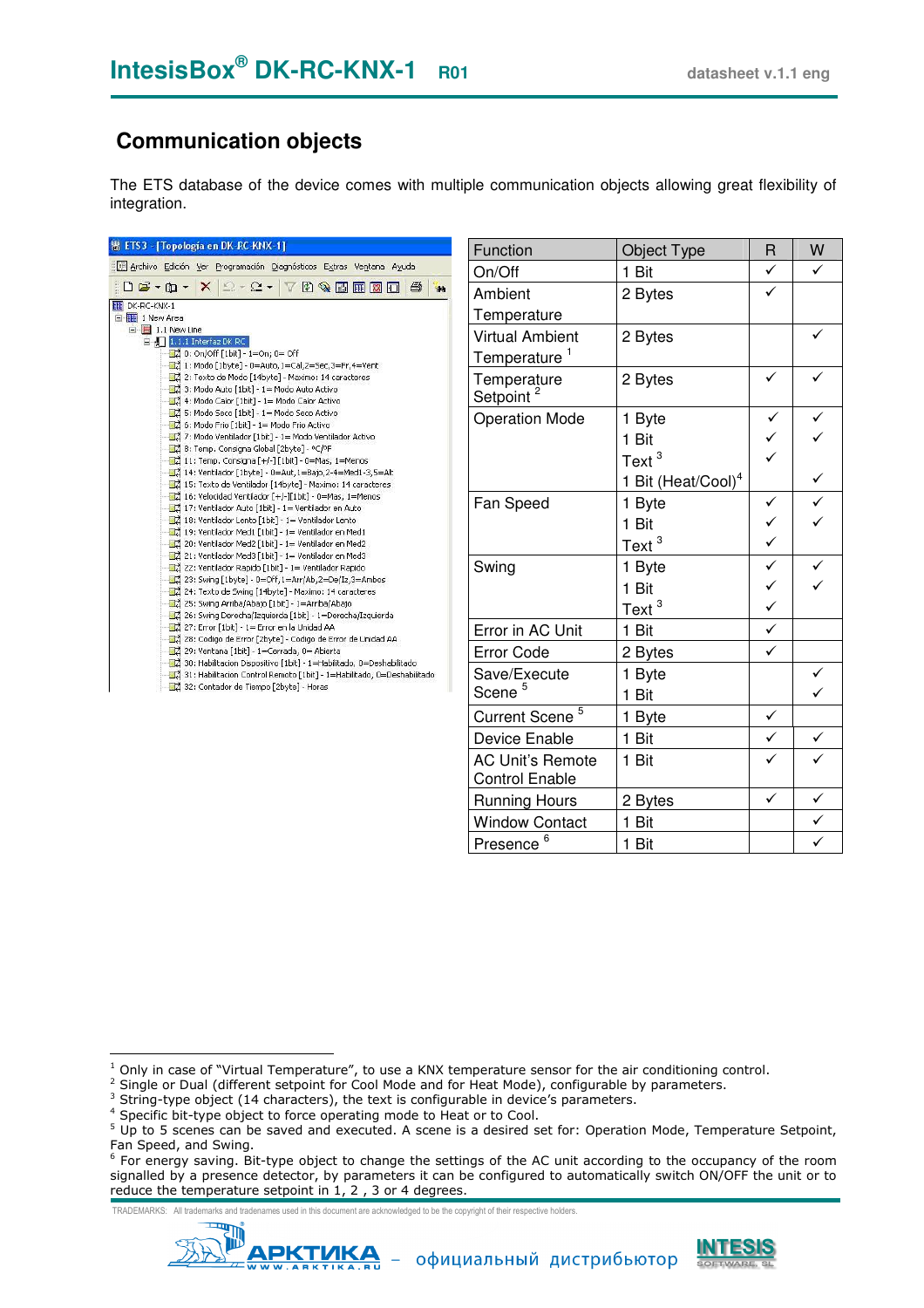### **Parameters**

Multiple parameters can be configured to ensure the maximum flexibility for the integration, not only in functionality of the device but in visibility of objects in ETS for a more comfortable integrator's work.

| Window minutes                           | 0    | $\ddot{\ddot{\ }}$ |
|------------------------------------------|------|--------------------|
| Send object values to KNX bus on startup | Yes  | v                  |
| When window closes go to last state      | No   | ×                  |
| Virtual temperature control              | Yes. | v                  |

| <b>Show Device Objects</b>  | Yes | Y                    |
|-----------------------------|-----|----------------------|
| Show Mode bits              | Yes | Y                    |
| Show Fan bits               | Yes | $\ddot{\phantom{0}}$ |
| Show Swing Bits             | Yes | Y                    |
| Show Auto Details           | Yes | ×                    |
| Enable Mode/Fan/Swing Texts | Yes | Ÿ                    |

| Mode Auto text | Auto |  |
|----------------|------|--|
| Mode Heat text | Heat |  |
| Mode Dry text  | Dry  |  |
| Mode Fan text  | Fan  |  |
| Mode Cool text | Cool |  |



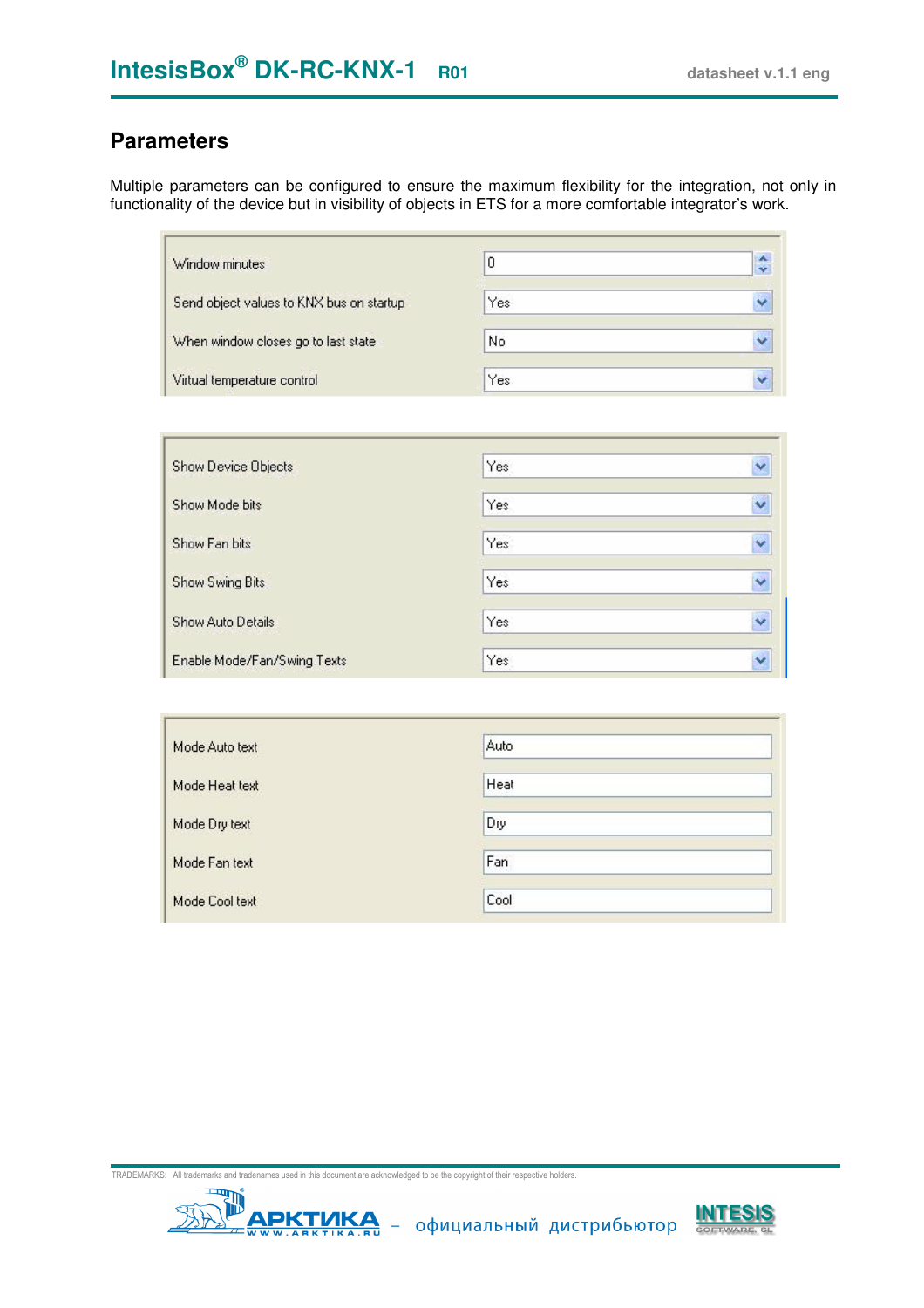### **Connections**



## **Technical Specifications**

| Dimensions (approx.)           | 70 X 70 X 28 mm   |
|--------------------------------|-------------------|
| Weight (approx.)               | 70 a              |
| <b>EIB Current Consumption</b> | 5 <sub>mA</sub>   |
| <b>Operation Temperature</b>   | $-2585^{\circ}$ C |
| <b>Stock Temperature</b>       | -40 85ºC          |
| Isolation Voltage              | 4000 V            |



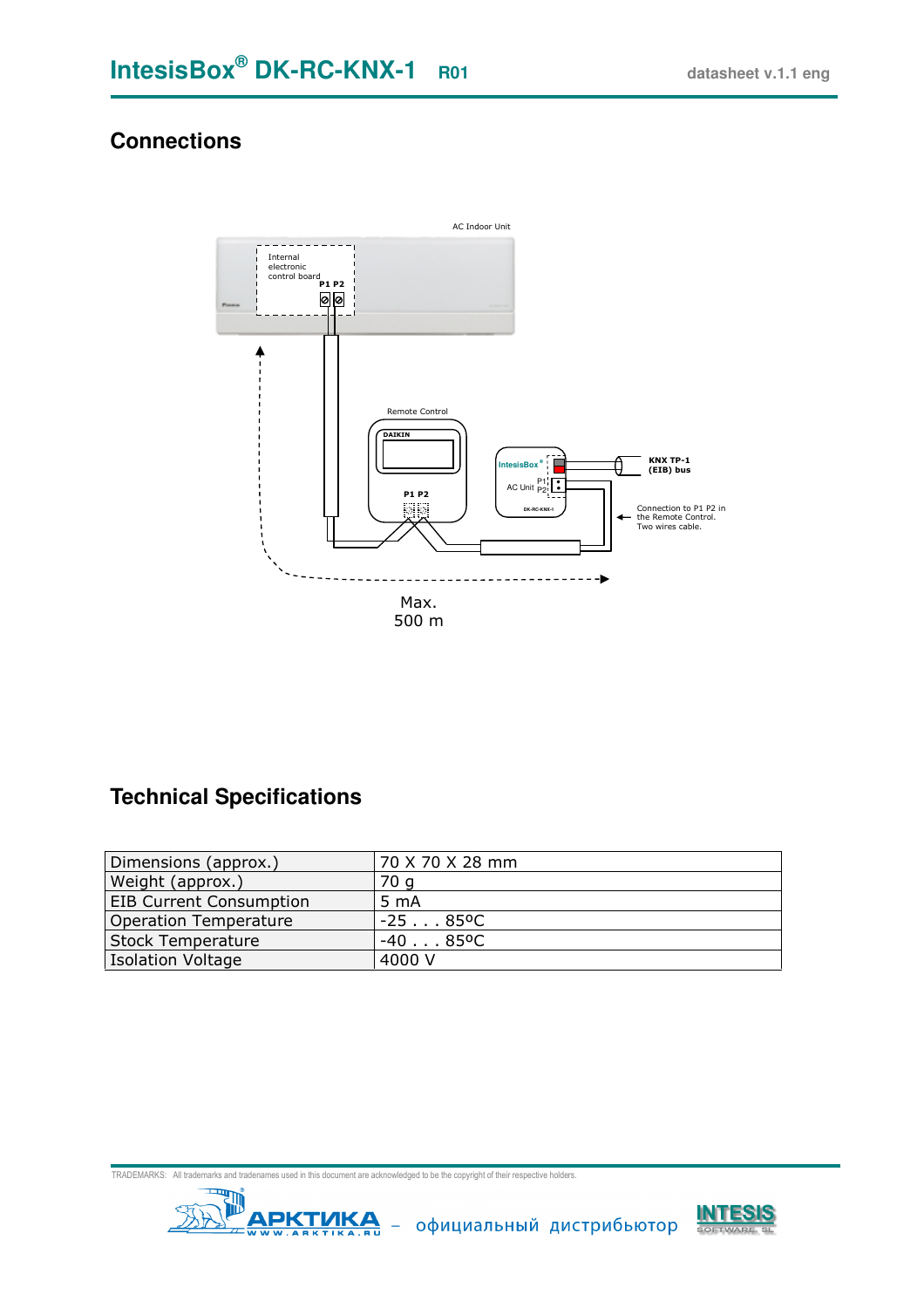# **AC Indoor Unit's models compatible with the interface**

#### COMMERCIAL SKY-AIR LINE

| <b>SUB-LINE</b>                      | <b>MODEL</b>   |
|--------------------------------------|----------------|
|                                      | FDBQ25B        |
|                                      | FBQ35B         |
| <b>CONCEALED CEILING</b>             | FBQ50B         |
|                                      | FBQ60B         |
|                                      | FBQ71B         |
|                                      | FBQ100B        |
|                                      | FBQ125B        |
|                                      | <b>FBQ140B</b> |
|                                      | FFQ25B         |
| CEILING CASSETTE 4 VIAS<br>600 X 600 | FFQ35B         |
|                                      | FFQ50B         |
|                                      | FFQ60B         |
|                                      | FCQ35C         |
|                                      | FCQ50C         |
| CEILING CASSETTE ROUND               | FCQ60C         |
| <b>FLOW</b>                          | FCQ71C         |
|                                      | <b>FCQ100C</b> |
|                                      | FCQ125C        |
|                                      | <b>FCQ140C</b> |
|                                      | FHQ35B         |
|                                      | FHQ50B         |
|                                      | FHQ60B         |
| <b>CEILING SUSPENDED</b>             | FHQ71B         |
|                                      | FHQ100B        |
|                                      | FHQ125B        |

| <b>SUB-LINE</b>                            | <b>MODEL</b>   |
|--------------------------------------------|----------------|
|                                            | FVQ71B         |
| VERTICAL FLOOR                             | <b>FVQ100B</b> |
|                                            | <b>FVQ125B</b> |
| WALL                                       | FAQ71B         |
|                                            | <b>FAQ100B</b> |
|                                            | FUQ71B         |
| <b>CEILING CASSETE</b><br><b>SUSPENDED</b> | FUQ100B        |
|                                            | <b>FUQ125B</b> |
|                                            | FMCQ50A        |
| CEILING CASSETE ROUND                      | FMCQ60A        |
| <b>FLOW CMS</b>                            | FMCQ71A        |
|                                            | FMCQ100A       |
|                                            | FMCQ125A       |
|                                            | FMDQ50B        |
|                                            | FMDQ60B        |
| CONCEALED CEILING CMS                      | FMDQ71B        |
|                                            | FMDQ100B       |
|                                            | FMDQ125B       |
|                                            | FDQ125B        |
| CONCEALED CEILING HIGH<br>PRESSURE         | FDQ200B        |
|                                            | FDQ250B        |

Any other model not listed consult.